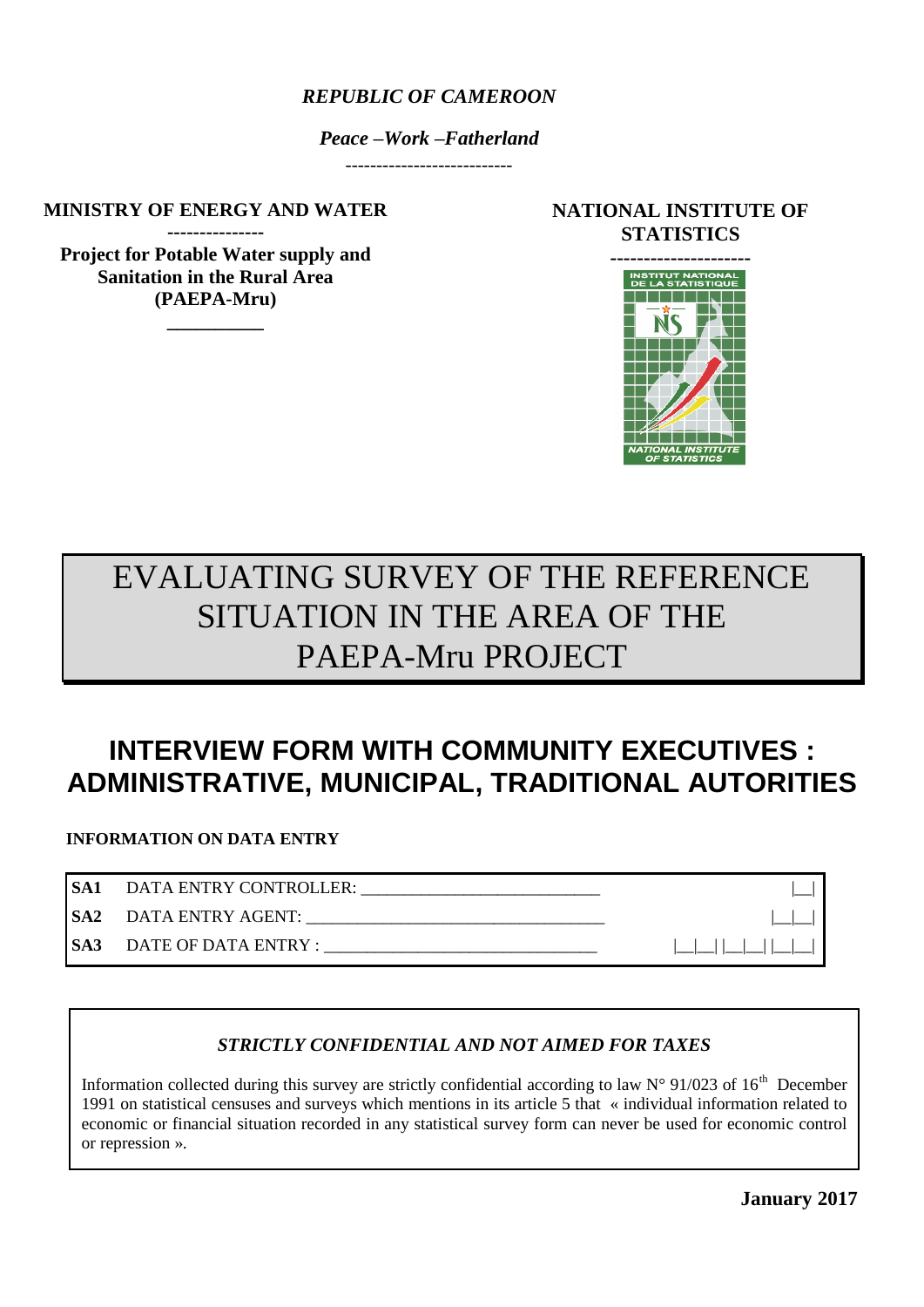# **SECTION 1: GENERAL INFORMATION**

| RG1             | <b>QUESTIONNAIRE NUMBER:</b>                                                                                                                                             |               |
|-----------------|--------------------------------------------------------------------------------------------------------------------------------------------------------------------------|---------------|
| RG <sub>2</sub> | Region : $1 = \text{North West } 2 = \text{West } 3 = \text{South } 3$<br>$4=$ South-West                                                                                |               |
| RG3             | Division:<br><u> 1989 - Johann Harry Harry Harry Harry Harry Harry Harry Harry Harry Harry Harry Harry Harry Harry Harry Harry</u>                                       |               |
| RG4             | Subdivision:                                                                                                                                                             |               |
| RG5             |                                                                                                                                                                          |               |
| RG <sub>6</sub> |                                                                                                                                                                          |               |
| RG7             | TYPE OF AREA $1=$ Beneficiary $2=$ Non Beneficiary                                                                                                                       |               |
| RG8             |                                                                                                                                                                          |               |
| RG9             | Function of the respondent :                                                                                                                                             |               |
| <b>RG10</b>     | 1= Divisional officer $2=$ Divisional delegate MINEE $3=$ Mayor 4=Head of the<br>5 = Village chief 6=Quarter head<br>Grouping/Canton<br>Date of assumption of function : | (month/year)  |
| <b>RG11</b>     | Total estimated population in the territory of competence                                                                                                                |               |
| <b>RG12</b>     | Of which population living in the rural area :                                                                                                                           |               |
| <b>RG13</b>     |                                                                                                                                                                          |               |
| <b>RG14</b>     | Date of the interview :                                                                                                                                                  | $\theta$<br>2 |

#### **SECTION 2: APPRECIATIONS OF THE SITUATION OF POTABLE WATER SUPPLY AND SANITATION IN YOUR TERRITORY OF COMPETENCE**

**AS1** – Is there a water (pipe borne) supply network in your territory of competence?

 $1 = \text{Yes}$   $2 = \text{No}$   $(\text{If no, go to AS6})$ *Kindly give the following information on this(these) network(s)*

| AS2                                           | AS3                                                                                                                      | AS4                                                                                                                                                                                                                                                                         | AS <sub>5</sub>                                                                                                                                                                                |
|-----------------------------------------------|--------------------------------------------------------------------------------------------------------------------------|-----------------------------------------------------------------------------------------------------------------------------------------------------------------------------------------------------------------------------------------------------------------------------|------------------------------------------------------------------------------------------------------------------------------------------------------------------------------------------------|
| Type of water supply network                  | Is there [Name of water]<br>supply network] in your<br>area of competence?<br>$l = Yes$<br>$2= No \rightarrow Next$ Line | What is, in your own opinion, the<br>state of satisfaction of the<br>populations with respect to<br>[Name of water supply<br>network]?<br>1= Very satisfied $\rightarrow$ Next line<br>2= Satisfied $\rightarrow$ Next line<br>3= Less satisfied<br>4= Not satisfied at all | If less or not at all<br>satisfied, why?<br>$l = Not functional$<br>2= Poor quality of water<br>3= Frequent water cuts<br>4= Limited/low coverage<br>5= Low rate of flow<br>6= Other (specify) |
| CAMWATER/SNEC/CDE                             |                                                                                                                          |                                                                                                                                                                                                                                                                             |                                                                                                                                                                                                |
| <b>SCAN WATER</b>                             |                                                                                                                          |                                                                                                                                                                                                                                                                             |                                                                                                                                                                                                |
| Communal pipe borne water network             |                                                                                                                          |                                                                                                                                                                                                                                                                             |                                                                                                                                                                                                |
| Private pipe borne water network<br>(specify) |                                                                                                                          |                                                                                                                                                                                                                                                                             |                                                                                                                                                                                                |
| Community pipe borne water network            |                                                                                                                          |                                                                                                                                                                                                                                                                             |                                                                                                                                                                                                |
| Other pipe borne water networks<br>(specify)  |                                                                                                                          |                                                                                                                                                                                                                                                                             |                                                                                                                                                                                                |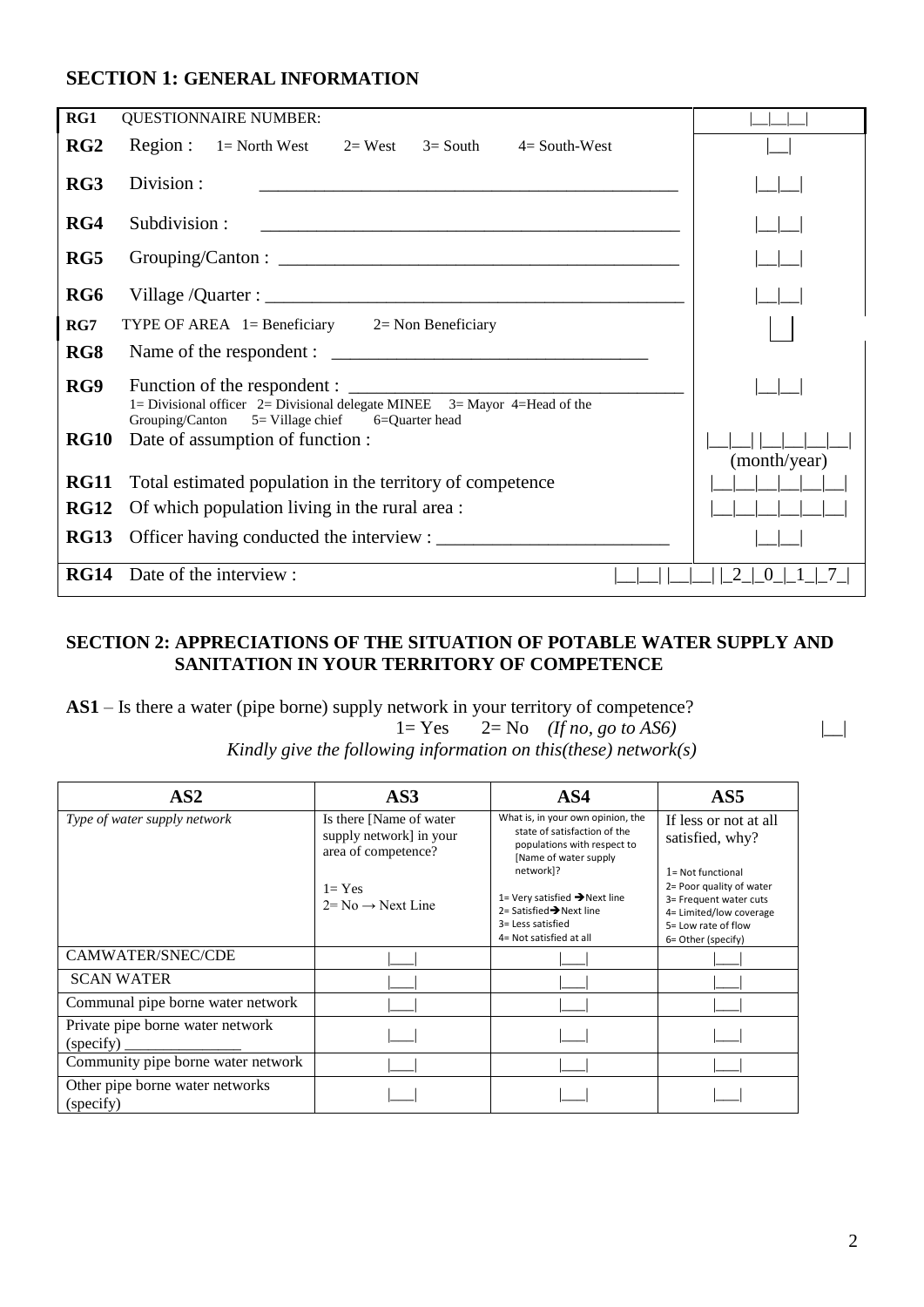**AS6** – Are there points of water supply opened to the public in your territory of competence? 1= Yes 2= No *(If no, go to* **AS12***)* |\_\_|

| AS7                                         | AS <sub>8</sub>                                                                                                                                 | AS9                                                                                                       | <b>AS10</b>                                                                                                                                                                                                                                      | <b>AS11</b>                                                                                                                                                                                                 |
|---------------------------------------------|-------------------------------------------------------------------------------------------------------------------------------------------------|-----------------------------------------------------------------------------------------------------------|--------------------------------------------------------------------------------------------------------------------------------------------------------------------------------------------------------------------------------------------------|-------------------------------------------------------------------------------------------------------------------------------------------------------------------------------------------------------------|
| Type of water point opened to the<br>public | Is there (Name of<br>type of water point<br>for public use) in<br>your territory<br>competence?<br>$l = Yes$<br>$2=$ No $\rightarrow$ Next line | How many (Name of<br>type of water point for<br>public use) are there<br>in your territory<br>competence? | What is, in your<br>own opinion,<br>the state of<br>satisfaction of<br>populations<br>with respect<br>(Name of type of<br>water point for<br>public use)<br>1= Very satisfied $\rightarrow$ Next<br>line<br>2= Satisfied $\rightarrow$ Next line | If less or not at<br>all satisfied,<br>why?<br>$1 = Not$ functional<br>2= Poor quality of<br>water<br>3= Frequent water<br>cuts<br>4= Limited/low<br>coverage<br>5= Low rate of flow<br>6= Other (specify)) |
|                                             |                                                                                                                                                 |                                                                                                           | 3= Less satisfied<br>4= Not satisfied at all                                                                                                                                                                                                     |                                                                                                                                                                                                             |
| Public wells                                |                                                                                                                                                 |                                                                                                           |                                                                                                                                                                                                                                                  |                                                                                                                                                                                                             |
| Public borehole                             |                                                                                                                                                 |                                                                                                           |                                                                                                                                                                                                                                                  |                                                                                                                                                                                                             |
| Improved spring                             |                                                                                                                                                 |                                                                                                           |                                                                                                                                                                                                                                                  |                                                                                                                                                                                                             |
| Other water sources (specify)               |                                                                                                                                                 |                                                                                                           |                                                                                                                                                                                                                                                  |                                                                                                                                                                                                             |

*Kindly give the following information on this(these) water point(s)*

**AS12:** Are there public toilets/public places where one can ease himself/herself in your territory of competence?

 $1=$  Yes  $2=$  No *(If no, go to IP1)*  $|\_$ 

| <b>AS13</b>                                                   | <b>AS14</b>                                                                                                                                                                       | <b>AS15</b>                                                                                                                                     | <b>AS16</b>                                                                                                                                                      | <b>AS17</b>                                                                                                                                 | <b>AS18</b>                                                                                                                                                                                 | <b>AS19</b>                                                                                                                                                                                                                                                                                                     | <b>AS20</b>                                                                                                                                                                                                                            |
|---------------------------------------------------------------|-----------------------------------------------------------------------------------------------------------------------------------------------------------------------------------|-------------------------------------------------------------------------------------------------------------------------------------------------|------------------------------------------------------------------------------------------------------------------------------------------------------------------|---------------------------------------------------------------------------------------------------------------------------------------------|---------------------------------------------------------------------------------------------------------------------------------------------------------------------------------------------|-----------------------------------------------------------------------------------------------------------------------------------------------------------------------------------------------------------------------------------------------------------------------------------------------------------------|----------------------------------------------------------------------------------------------------------------------------------------------------------------------------------------------------------------------------------------|
| Type of public<br>toilets/public<br>places to ease<br>oneself | Is there (Name<br>of the type of<br>toilets/places to<br>ease oneself for<br>public use) in<br>your territory<br>of competence?<br>$1 = Yes$<br>$2 = No \rightarrow Next$<br>line | How many<br>(Name of the<br>type of<br>toilets/places<br>to ease<br>oneself for<br>public use)<br>are there in<br>your territory<br>competence? | Is there<br>a place<br>reserved<br>for<br>women<br>in these<br>toilets?<br>$1 = Yes$ in<br>all<br>$2=$ In the<br>majority<br>$3=$ In the<br>minority<br>$4 = No$ | Are there<br>installations<br>meant for<br>hand<br>washing?<br>$1 = Yes$ in all<br>$2=$ In the majority<br>$3=$ In the minority<br>$4 = No$ | How do you<br>appreciate<br>the state of<br>cleanliness<br>of these<br>toilets?<br>1. Extremely<br>stinking and<br>disgusting<br>2. stinking and<br>disgusting<br>3. Clean<br>4. Very clean | What is, in<br>your own<br>opinion, the<br>state of<br>satisfaction<br>of<br>populations<br>with respect<br>to (Name of<br>the type of<br>toilets/places<br>to ease<br>oneself for<br>public use)?<br>$1 = \text{Very}$<br>satisfied<br>$2=$ Satisfied<br>$3 =$ less satisfied<br>$4 = Not satisfied$<br>at all | If less or<br>not at all<br>satisfied,<br>why?<br>$1 = Not$<br>functional<br>$2 = Poor$<br>quality of<br>water<br>3= Frequent<br>water cuts<br>$4=$<br>Limited/lo<br>W<br>coverage<br>5= Low rate of<br>flow<br>6= Other<br>(specify)) |
| Improved<br>latrines for<br>public use                        |                                                                                                                                                                                   |                                                                                                                                                 |                                                                                                                                                                  |                                                                                                                                             |                                                                                                                                                                                             |                                                                                                                                                                                                                                                                                                                 |                                                                                                                                                                                                                                        |
| Public toilets<br>with flush                                  |                                                                                                                                                                                   |                                                                                                                                                 |                                                                                                                                                                  |                                                                                                                                             |                                                                                                                                                                                             |                                                                                                                                                                                                                                                                                                                 |                                                                                                                                                                                                                                        |
| Other type<br>(specify)                                       |                                                                                                                                                                                   |                                                                                                                                                 |                                                                                                                                                                  |                                                                                                                                             |                                                                                                                                                                                             |                                                                                                                                                                                                                                                                                                                 |                                                                                                                                                                                                                                        |

*Kindly give the following information on this(these) public toilets/public places*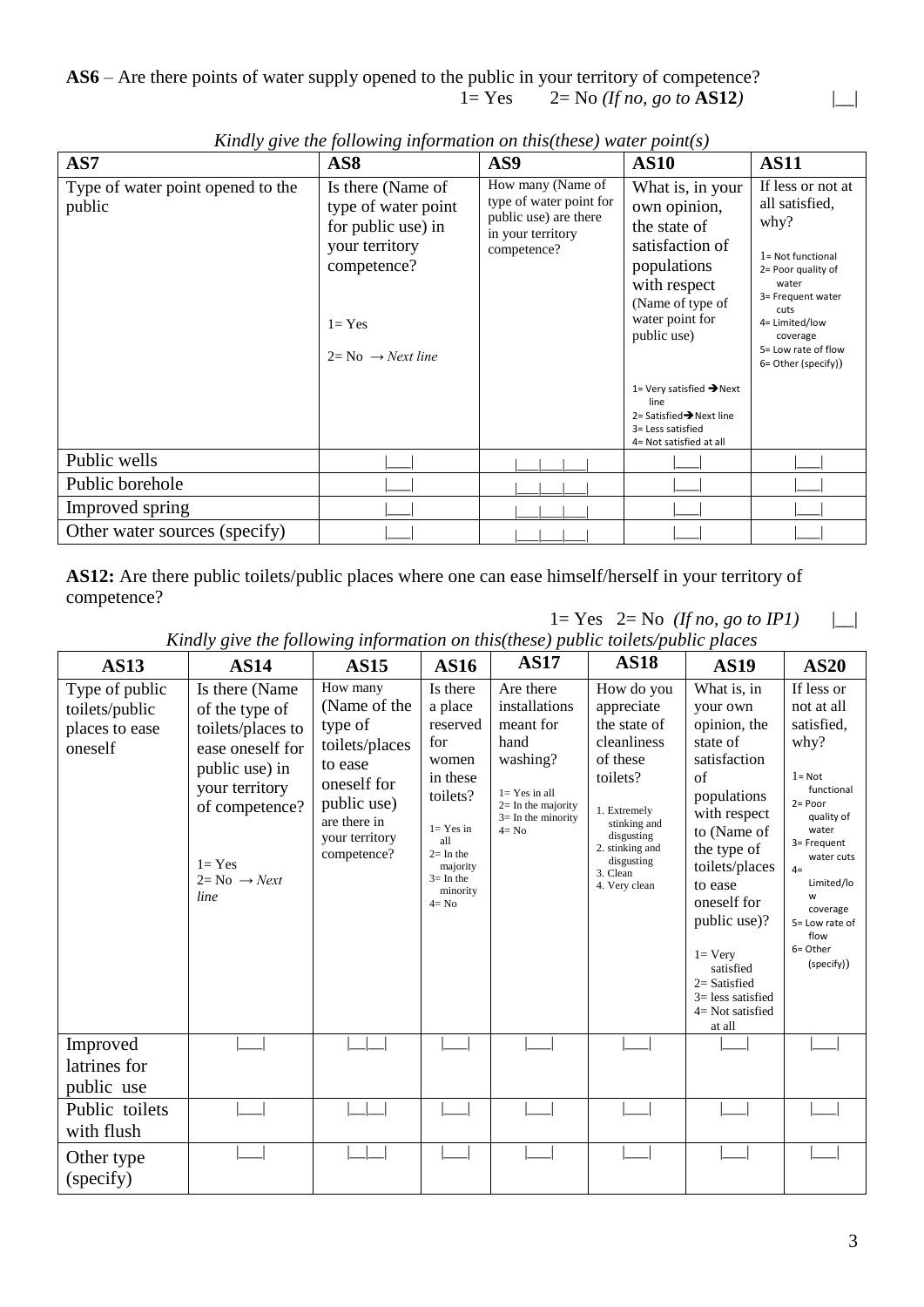# **SECTION 3: SITUATION OF WATER SUPPLY AND SANITATION IN THE PUBLIC INFRASTRUCTURES**

| IP1                         | IP2                                                                                       | IP3                                                                                            |                                                                                                                                                                                                            | IP4                                                                                                                | IP5                                                                                                                                                                                                                    |        | IP <sub>6</sub>                                                                                                                                |                 | IP7                                                                                                                                                                                                                                   | IP8                                                                                                                                   |
|-----------------------------|-------------------------------------------------------------------------------------------|------------------------------------------------------------------------------------------------|------------------------------------------------------------------------------------------------------------------------------------------------------------------------------------------------------------|--------------------------------------------------------------------------------------------------------------------|------------------------------------------------------------------------------------------------------------------------------------------------------------------------------------------------------------------------|--------|------------------------------------------------------------------------------------------------------------------------------------------------|-----------------|---------------------------------------------------------------------------------------------------------------------------------------------------------------------------------------------------------------------------------------|---------------------------------------------------------------------------------------------------------------------------------------|
| Type of infrastructure      | How many (name of<br>the infrastructure) are<br>there in your territory<br>of competence? | How many among these<br>(name of the infrastructure)<br>have improved toilets or<br>modern WC? |                                                                                                                                                                                                            | What is your<br>appreciation with respect<br>to these toilets/places to<br>ease yourself /modern<br>WC in general? | How many among these<br>(name of the<br>infrastructure) have<br>water point in their<br>buildings or their space?                                                                                                      |        | What is your<br>appreciation with<br>respect to the state<br>of these water<br>points in the (name<br>of the<br>infrastructure) in<br>general? | infrastructure) | How many among<br>these (name of the<br>have refuse vat in<br>their building or<br>within their space?                                                                                                                                | What is your<br>appreciation with<br>respect to the<br>state of these<br>refuse vats (name<br>of the<br>infrastructure) n<br>general? |
|                             | 98= Don't know                                                                            | $2=$ All                                                                                       | $1 =$ Gives the number<br>$3=$ The majority $\rightarrow$ IP4<br>$4=$ About half $\rightarrow$ IP4<br>$5 = \text{Few/very few} \rightarrow \text{IP4}$<br>$6 = None \rightarrow PIP5$<br>8= Don't know→IP4 | $1 =$ Very satisfied<br>$2=$ Satisfied<br>$3 =$ Less satisfied<br>$4 = Not$ at all satisfied<br>5 = Don't know     | $1 =$ Gives the number<br>$2 = All$<br>$3=$ The majority $\rightarrow$ IP6<br>$4=$ About half $\rightarrow$ IP6<br>$5 = \text{Few/very few} \rightarrow \text{IP6}$<br>$6 = None \rightarrow IP7$<br>8= Don't know→IP6 |        | $1 =$ Very satisfied<br>$2=$ Satisfied<br>$3 =$ Less satisfied<br>$4 = Not$ at all satisfied<br>5 = Don't know                                 | $2 = All$       | $1 = \text{Gives}$ the number<br>$3=$ The majority $\rightarrow$ IP8<br>$4=$ About half $\rightarrow$ IP8<br>$5 = \text{Few/very few} \rightarrow \text{IP8}$<br>$6 = None \rightarrow Next$ line<br>$8 = Don't know \rightarrow IP8$ | $1=$ Very satisfied<br>$2 =$ Satisfied<br>$3 =$ Less satisfied<br>$4 = Not at all$<br>satisfied<br>5= Don't know                      |
|                             | Number                                                                                    | Code                                                                                           | Number                                                                                                                                                                                                     |                                                                                                                    | Code                                                                                                                                                                                                                   | Number |                                                                                                                                                | Code            | Number                                                                                                                                                                                                                                |                                                                                                                                       |
| Public primary<br>schools   | $\mathbf{1}$ $\mathbf{1}$ $\mathbf{1}$                                                    |                                                                                                | $\Box$                                                                                                                                                                                                     |                                                                                                                    |                                                                                                                                                                                                                        |        |                                                                                                                                                |                 |                                                                                                                                                                                                                                       |                                                                                                                                       |
| Private primary<br>schools  |                                                                                           |                                                                                                |                                                                                                                                                                                                            |                                                                                                                    |                                                                                                                                                                                                                        |        |                                                                                                                                                |                 |                                                                                                                                                                                                                                       |                                                                                                                                       |
| Public secondary<br>school  |                                                                                           |                                                                                                |                                                                                                                                                                                                            |                                                                                                                    |                                                                                                                                                                                                                        |        |                                                                                                                                                |                 |                                                                                                                                                                                                                                       |                                                                                                                                       |
| Private secondary<br>school |                                                                                           |                                                                                                |                                                                                                                                                                                                            |                                                                                                                    |                                                                                                                                                                                                                        |        |                                                                                                                                                |                 |                                                                                                                                                                                                                                       |                                                                                                                                       |
| Public health centres       | $1 - 1 - 1 - 1$                                                                           |                                                                                                | $-1$                                                                                                                                                                                                       |                                                                                                                    |                                                                                                                                                                                                                        |        |                                                                                                                                                |                 |                                                                                                                                                                                                                                       |                                                                                                                                       |
| Private health<br>centres   | 1111                                                                                      |                                                                                                | $\sim$ 1 $\sim$ 1                                                                                                                                                                                          |                                                                                                                    |                                                                                                                                                                                                                        |        |                                                                                                                                                |                 |                                                                                                                                                                                                                                       |                                                                                                                                       |
| Public hospitals            | $\Box$                                                                                    |                                                                                                | $\sim$ 1 $\sim$ 1                                                                                                                                                                                          |                                                                                                                    |                                                                                                                                                                                                                        |        |                                                                                                                                                |                 |                                                                                                                                                                                                                                       |                                                                                                                                       |
| Private hospital            | $\pm$ $\pm$                                                                               |                                                                                                | $\sim$ 1.0                                                                                                                                                                                                 |                                                                                                                    |                                                                                                                                                                                                                        |        |                                                                                                                                                |                 |                                                                                                                                                                                                                                       |                                                                                                                                       |
| Market places               |                                                                                           |                                                                                                |                                                                                                                                                                                                            |                                                                                                                    |                                                                                                                                                                                                                        |        |                                                                                                                                                |                 |                                                                                                                                                                                                                                       |                                                                                                                                       |
| Other public places         |                                                                                           |                                                                                                |                                                                                                                                                                                                            |                                                                                                                    |                                                                                                                                                                                                                        |        |                                                                                                                                                |                 |                                                                                                                                                                                                                                       |                                                                                                                                       |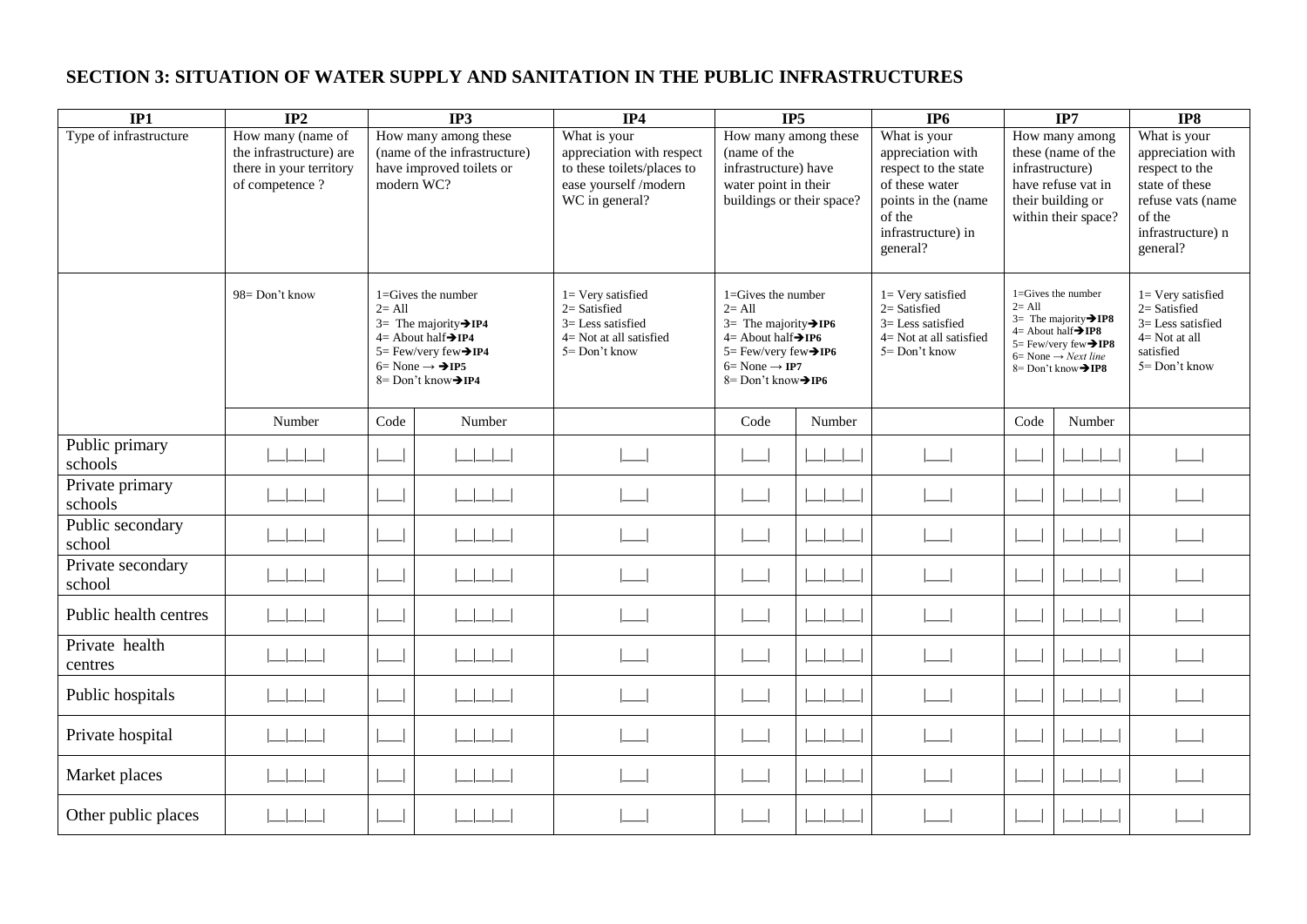#### **SECTION 4: KNOWLEDGE, APPRECIATION AND EXPECTATIONS WITH RESPECT TO PROJECTS RELATIVE TO WATER SUPPLY AND SANITATION IN YOUR ADMINISTRATIVE UNIT/COUNCIL/VILLAGE/QUARTER**

**CO1:** Do you know project(s) intervening in the domain of water supply and sanitation in in your administrative unit/council/village/quarter?

#### $1 = Yes$  2= No *(If no, go to CO7)* |

*Kindly give the following information on this (these) project(s) or intervener(s)*

| CO <sub>2</sub>                   | CO <sub>3</sub>                                                                                                                                                                                                                                                                                                                                | CO <sub>4</sub>                                                                                                       | CO <sub>5</sub>                                                                                                                                                                                                                                                | CO6                                                                                                                                                                                      |
|-----------------------------------|------------------------------------------------------------------------------------------------------------------------------------------------------------------------------------------------------------------------------------------------------------------------------------------------------------------------------------------------|-----------------------------------------------------------------------------------------------------------------------|----------------------------------------------------------------------------------------------------------------------------------------------------------------------------------------------------------------------------------------------------------------|------------------------------------------------------------------------------------------------------------------------------------------------------------------------------------------|
| Name the Project or<br>intervener | Type of realizations<br>A= Water supply<br>B= Digging/drilling/construction of<br>water pints<br>C= Arrangement of water points<br>D= Construction of public toilets<br>E= Construction of private toilets<br>F= Arrangement of public toilets<br>G= Arrangement of private toilets<br>H= Installation of refuse vats<br>$I =$ Other (specify) | Scope of<br>intervention<br>$1 =$ The urban area<br>$2=$ The rural area<br>$3=$ Both the urban<br>and the rural areas | What is, in your<br>opinion, the state of<br>satisfaction of<br>populations with<br>respect to this<br>project/intervener?<br>$1 =$ Very satisfied $\rightarrow$ CO7<br>$2 =$ Satisfied $\rightarrow$ CO7<br>$3 =$ Less satisfied<br>$4=$ Not satisfied at all | If less or not at all<br>satisfied, why?<br>$l =$ Insufficiency<br>facilities<br>$2=$ Poor quality of<br>facilities<br>$3=$ Facility not adapted<br>to the needs<br>$4=$ Other (specify) |
|                                   | E<br>B<br>C<br>A<br>D<br>F<br>G<br>Н                                                                                                                                                                                                                                                                                                           |                                                                                                                       |                                                                                                                                                                                                                                                                |                                                                                                                                                                                          |
|                                   | $\overline{C}$<br>B<br>E.<br>D<br>A<br>F<br>G<br>H                                                                                                                                                                                                                                                                                             |                                                                                                                       |                                                                                                                                                                                                                                                                |                                                                                                                                                                                          |
|                                   | $\mathcal{C}$<br>B<br>D<br>E<br>A<br>F<br>G<br>H                                                                                                                                                                                                                                                                                               |                                                                                                                       |                                                                                                                                                                                                                                                                |                                                                                                                                                                                          |
|                                   | E<br>$\mathcal{C}$<br>B<br>D<br>A<br>H<br>F<br>G                                                                                                                                                                                                                                                                                               |                                                                                                                       |                                                                                                                                                                                                                                                                |                                                                                                                                                                                          |

**CO7** : How do you appreciate the mobilization of populations of your area of competence to make their personal contributions to community projects?  $1=$  Very big  $2=$  Big  $3=$  Average  $4=$  Low  $5=$  Very low  $6=$  None A. Mobilization of populations living on the spot  $\qquad$ B. Mobilization of external elites C. Mobilization of women living on the spot D. Mobilisation of external women E. Mobilisation of youths living on the spot F. Mobilisation of external youth elites G. Mobilization of parliamentarians (member of parliament, senators)

**CO8**: Have difficulties occurred or are occurring in the area of competence as far as the mobilization of the personal contribution is concerned?  $1-Yes$   $2=No$  |\_\_|

**CO9:** In what way will the implementation in your region, of a water supply and sanitation project in rural area improve the living conditions of rural populations living in your area of competence? (Circle the answers)

| A= Easy access to potable water | $B=$ Reduction of some water borne diseases | $C=$ Increase of employments |
|---------------------------------|---------------------------------------------|------------------------------|
| D= Children school attendance   | $E =$ Young girls school attendance         | $F =$ Other (specify)        |

**CO10**: Are there non-satisfied needs regarding water and sanitation in your locality that you will wish that the State and/or partners in development take into account during the next coming years? *(if yes, list the first 3 needs with precision and by order of decreasing priority )*

| - |  |
|---|--|
| ັ |  |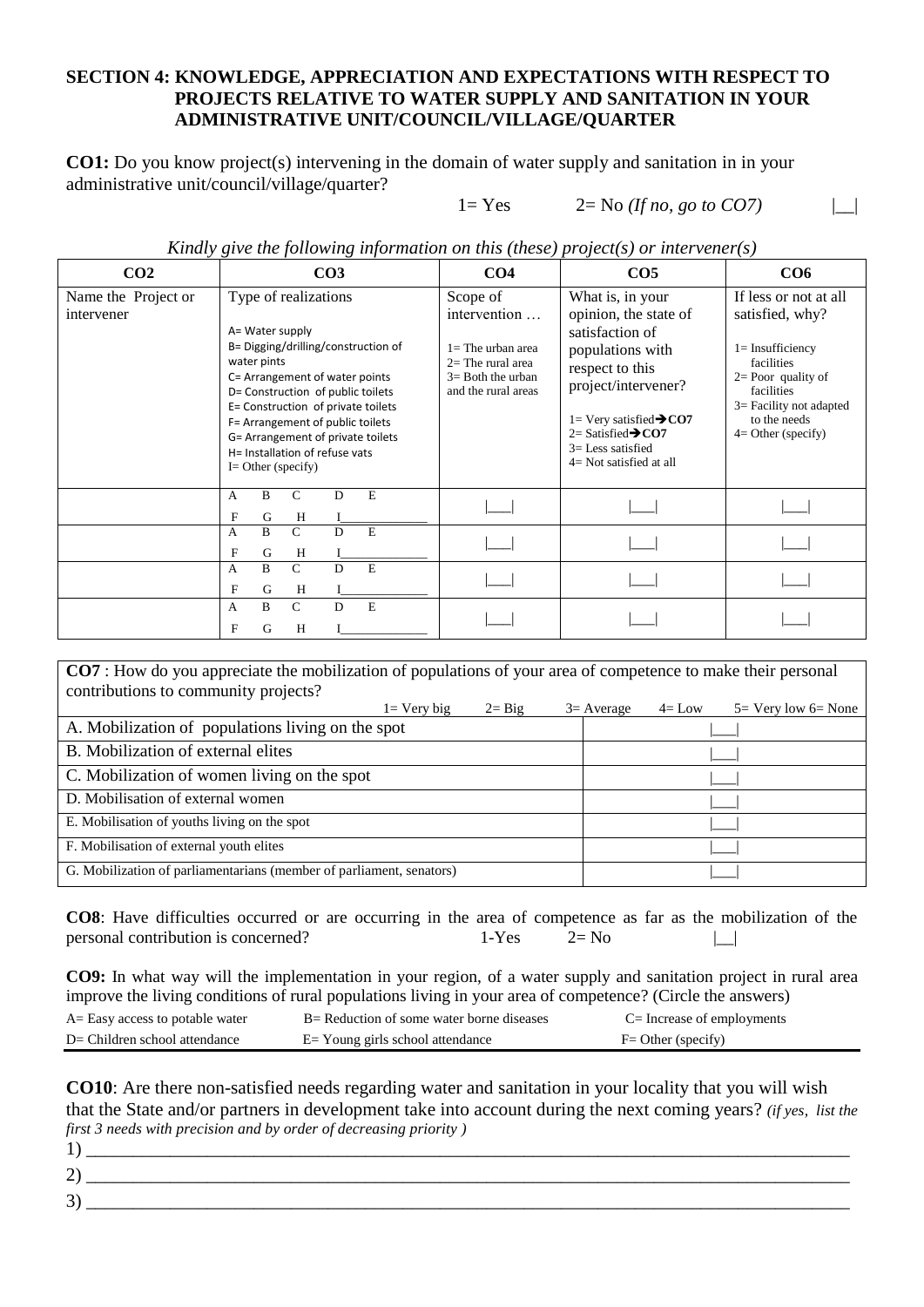#### **SECTION 5 : APPRECIATIONS/SATISFACTION DU PROJET PAEPA REALISES DANS LA DANS VOTRE UNITE ADMINISTRATIVE/COMMUNE/VILLAGE/QUARTIER**

**AP1** : Do you know an infrastructure/infrastructures executed between 2012 and 2016, in the frame work of the PAEPA project in your administrative unit/council/village/quarter?  $1 = Yes \quad 2 = No (If no, go to CO12)$ 

| AP2                                             | AP3                                                                                                                                                                                | AP4                                                                                                                                                          | AP6                                                                                                                                                  | AP7                                                                                                   | AP8                                                                                                                                                                                                                                                           | AP9                                                                                                                                                                                                                                                                                                              | <b>AP10</b>                                                                                                                                                                                                                                                   | <b>AP11</b>                                                                                                                                                                                 |
|-------------------------------------------------|------------------------------------------------------------------------------------------------------------------------------------------------------------------------------------|--------------------------------------------------------------------------------------------------------------------------------------------------------------|------------------------------------------------------------------------------------------------------------------------------------------------------|-------------------------------------------------------------------------------------------------------|---------------------------------------------------------------------------------------------------------------------------------------------------------------------------------------------------------------------------------------------------------------|------------------------------------------------------------------------------------------------------------------------------------------------------------------------------------------------------------------------------------------------------------------------------------------------------------------|---------------------------------------------------------------------------------------------------------------------------------------------------------------------------------------------------------------------------------------------------------------|---------------------------------------------------------------------------------------------------------------------------------------------------------------------------------------------|
| <b>NAME OF</b><br><b>INFRASTRUCTURE</b>         | If yes, was<br><b>[NAME OF</b><br><b>INFRASTRUCTU</b><br>RE] executed in<br>your<br>locality/council/a<br>dministrative unit<br>between 2012 and<br>2016?<br>$1 = Yes$<br>$2 = No$ | If yes, between<br>2012 and 2016,<br>how many<br>infrastructures<br>of this kind<br>were executed<br>in your<br>locality/council<br>/administrative<br>unit? | In which area<br>was this<br>infrastructure<br>executed?<br>$1 =$ urban area<br>$2 =$ rural are<br>$3=$ urban and rural<br>area<br>$8 = Desn't know$ | Did you<br>participate in<br>its<br>implementati<br>on?<br>$1 = Yes$<br>$\Rightarrow$ CO9<br>$2 = No$ | Why did you not<br>participate?<br>$1 = I$ did not have<br>time/I wasn't yet in<br>duty<br>$2 = I$ was not<br>associated<br>$3 = I$ could not<br>participate/It doesn't<br>meet with my missions<br>$4 = I$ did not have<br>means<br>$6 =$ Other<br>(Specify) | Which mechanism was<br>in<br>place<br>to<br>put<br>this<br>perpetuate<br>infrastructure?<br>$l =$ Management<br>committee<br>$2 =$ Establishment of a<br>fund for maintenance<br>$3=$ Sensitization of<br>personnel/students on<br>good practices<br>regarding the use of<br>facilities<br>$6 = Other$ (specify) | What is, in your<br>opinion, the state of<br>satisfaction of<br>populations with<br>respect to this<br>infrastructure?<br>$1 = V$ ery<br>satisfied $\Rightarrow$ C12<br>$2 = Satisfied \Rightarrow C12$<br>$3 =$ Less satisfied<br>$4 = Not satisfied at all$ | If less or not at all<br>satisfied, why?<br>$1 =$ Insufficiency<br>facilities<br>$2=$ Poor quality of<br>facilities<br>$3=$ Facility not adapted<br>to the needs<br>$6=$ Other<br>(specify) |
| Water supply                                    |                                                                                                                                                                                    |                                                                                                                                                              |                                                                                                                                                      |                                                                                                       |                                                                                                                                                                                                                                                               |                                                                                                                                                                                                                                                                                                                  |                                                                                                                                                                                                                                                               |                                                                                                                                                                                             |
| Digging/drilling/construction<br>of water pints |                                                                                                                                                                                    |                                                                                                                                                              |                                                                                                                                                      |                                                                                                       |                                                                                                                                                                                                                                                               |                                                                                                                                                                                                                                                                                                                  |                                                                                                                                                                                                                                                               |                                                                                                                                                                                             |
| Arrangement of water points                     |                                                                                                                                                                                    |                                                                                                                                                              |                                                                                                                                                      |                                                                                                       |                                                                                                                                                                                                                                                               |                                                                                                                                                                                                                                                                                                                  |                                                                                                                                                                                                                                                               |                                                                                                                                                                                             |
| Construction of public<br>toilets               |                                                                                                                                                                                    |                                                                                                                                                              |                                                                                                                                                      |                                                                                                       |                                                                                                                                                                                                                                                               |                                                                                                                                                                                                                                                                                                                  |                                                                                                                                                                                                                                                               |                                                                                                                                                                                             |
| Construction of private<br>toilets              |                                                                                                                                                                                    |                                                                                                                                                              |                                                                                                                                                      |                                                                                                       |                                                                                                                                                                                                                                                               |                                                                                                                                                                                                                                                                                                                  |                                                                                                                                                                                                                                                               |                                                                                                                                                                                             |
| Arrangement of public<br>toilets                |                                                                                                                                                                                    |                                                                                                                                                              |                                                                                                                                                      |                                                                                                       |                                                                                                                                                                                                                                                               |                                                                                                                                                                                                                                                                                                                  |                                                                                                                                                                                                                                                               |                                                                                                                                                                                             |
| Arrangement of private<br>toilets               |                                                                                                                                                                                    |                                                                                                                                                              |                                                                                                                                                      |                                                                                                       |                                                                                                                                                                                                                                                               |                                                                                                                                                                                                                                                                                                                  |                                                                                                                                                                                                                                                               |                                                                                                                                                                                             |
| Installation of refuse vats                     |                                                                                                                                                                                    |                                                                                                                                                              |                                                                                                                                                      |                                                                                                       |                                                                                                                                                                                                                                                               |                                                                                                                                                                                                                                                                                                                  |                                                                                                                                                                                                                                                               |                                                                                                                                                                                             |
| Other 1 (Specify)                               |                                                                                                                                                                                    |                                                                                                                                                              |                                                                                                                                                      |                                                                                                       |                                                                                                                                                                                                                                                               |                                                                                                                                                                                                                                                                                                                  |                                                                                                                                                                                                                                                               |                                                                                                                                                                                             |
| Other 2 (Specify)                               |                                                                                                                                                                                    |                                                                                                                                                              |                                                                                                                                                      |                                                                                                       |                                                                                                                                                                                                                                                               |                                                                                                                                                                                                                                                                                                                  |                                                                                                                                                                                                                                                               |                                                                                                                                                                                             |